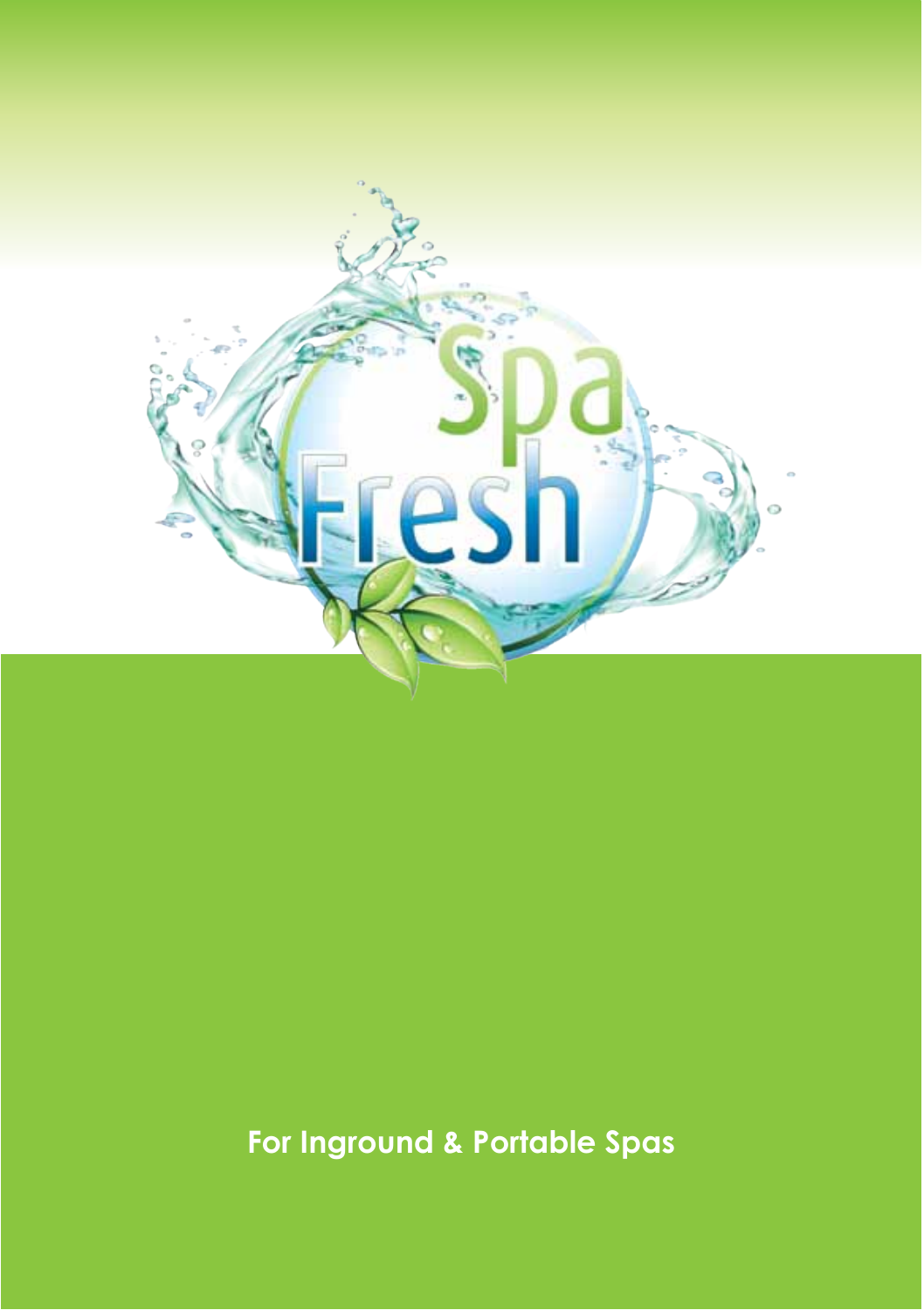

## **Are you using the best products to care for your spa?**

The **SPA FRESH** System is the complete spa care and maintenance program.

The advantage of the **SPA FRESH** System is that it contains no chlorine or bromine and is great for asthmatics and people with sensitive skin. In fact, there is no need to shower or bath after using your spa.

Hot spa water requires special treatment to avoid it becoming a breeding ground for bacteria and germs.

### **All spas need the following basic maintenance.**

- 1. Regularly managed balancing of the pH, total alkalinity and calcium hardness levels of the spa water.
- 2. Regular dosage of a bactericide to clarify and sanitise the recirculated water by effectively killing bacteria. This will result in clear spa water.
- 3. Regular cleaning of the spa filter cartridge/s, to eliminate build-up and prevent clogging of the element pores.
- 4. Periodic cleaning and scouring of the spa pipes with a degreaser strong enough to eliminate accumulated body fats and organic waste.

The **SPA FRESH** System is a simple 3 Step Program and requires fewer chemicals.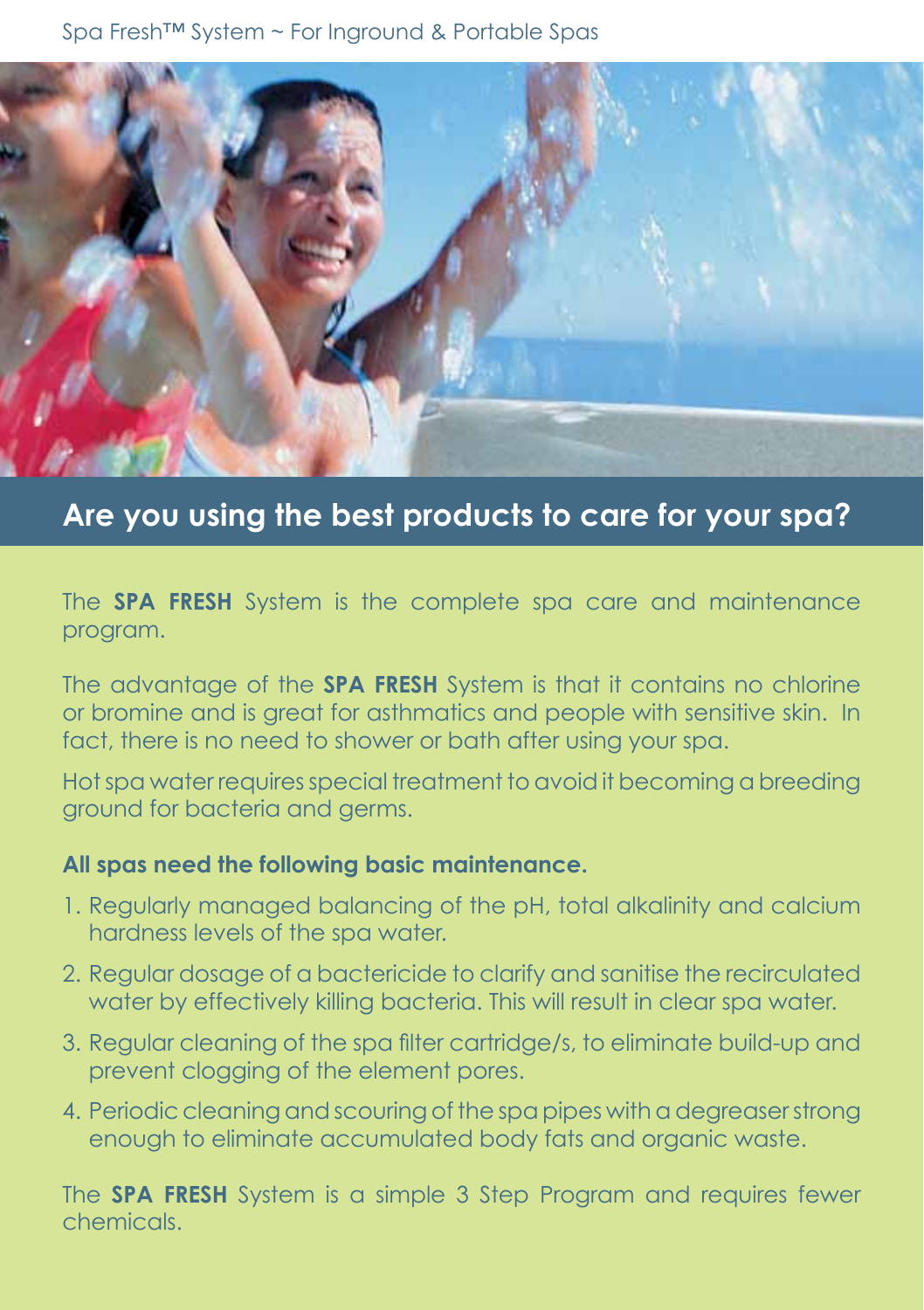



## **Step ONE**

#### **Clear the Water**

Generally water supplied by water authorities contains chlorine. The amount varies, often dependant upon the water table level and local conditions, however chlorine will be there. Other organic and inorganic matter is also present in many cases.

**SPA FRESH** brand - **Shock** - chlorine free oxidiser is used to oxidise or "burn up" these contaminants and leave the water free of chlorine and ready to balance and then sanitise.

It is important to always allow at least 4 hours of filtering time between adding the **SPA FRESH Shock** and adding another chemical. If this is not done, the **SPA FRESH Shock** will simply oxidise whatever has been added to the water and it will be wasted.

#### **SPA FRESH SHOCK– Spa/Pool Oxidiser**

**SPA FRESH Shock** is recommended when initially starting up your new spa and also for weekly maintenance. Dosage rates are 60grams/1000 litre with new water and 30grams/1000 litre as a maintenance level. Premix the chemical, pour into the spa and, with the spa cover removed filter for 4 hours. **SPA FRESH Shock** is a chlorine free oxidiser ideal for the regular cleaning and maintenance of spas as well as those in need of a quick clean up. Excessive organic material in spa water causes cloudiness and an odour. **SPA FRESH Shock** will rapidly burn up the organic material.

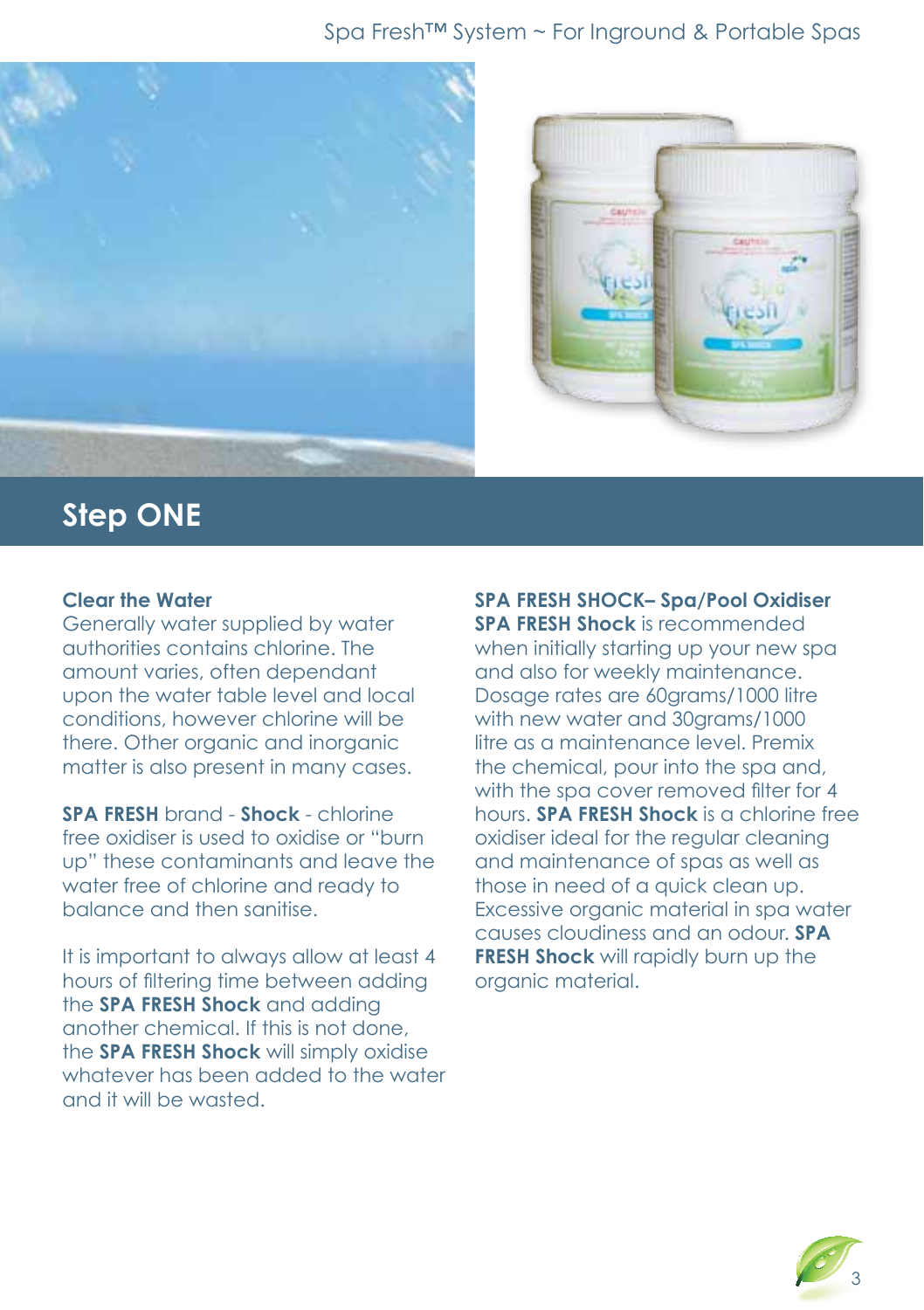

## **Step TWO**

#### **Adjust & Balance the Water**

For bather comfort, the efficient use of chemicals and the protection of spa equipment, it is important to balance the water. While this can sound complicated and does use terms we are not all familiar with, it is in reality very simple.



There are basically three elements that need to be balanced – pH, Total Alkalinity, and Calcium Hardness. **SPA FRESH 4 Way Test Strips** should be used as a simple test for the levels of each of these, as well as **SPA FRESH Sanitiser** (which of course should be zero until the initial dose is added).

**pH** is a measurement of the water which determines whether the water is acidic (like vinegar) or alkaline (like caustic soda or bleach) or somewhere in between. On a scale which runs between 0 (acidic) and 14 (alkaline) neutral is 7.

**Human skin prefers an environment close to neutral pH level. Chemicals work most efficiently in water that is closer to neutral pH levels. SPA FRESH Sanitiser works efficiently at 7.0 - 7.8 pH. This makes SPA FRESH very acceptable to our skin and maintaining pH in this band also protects the spa equipment.**

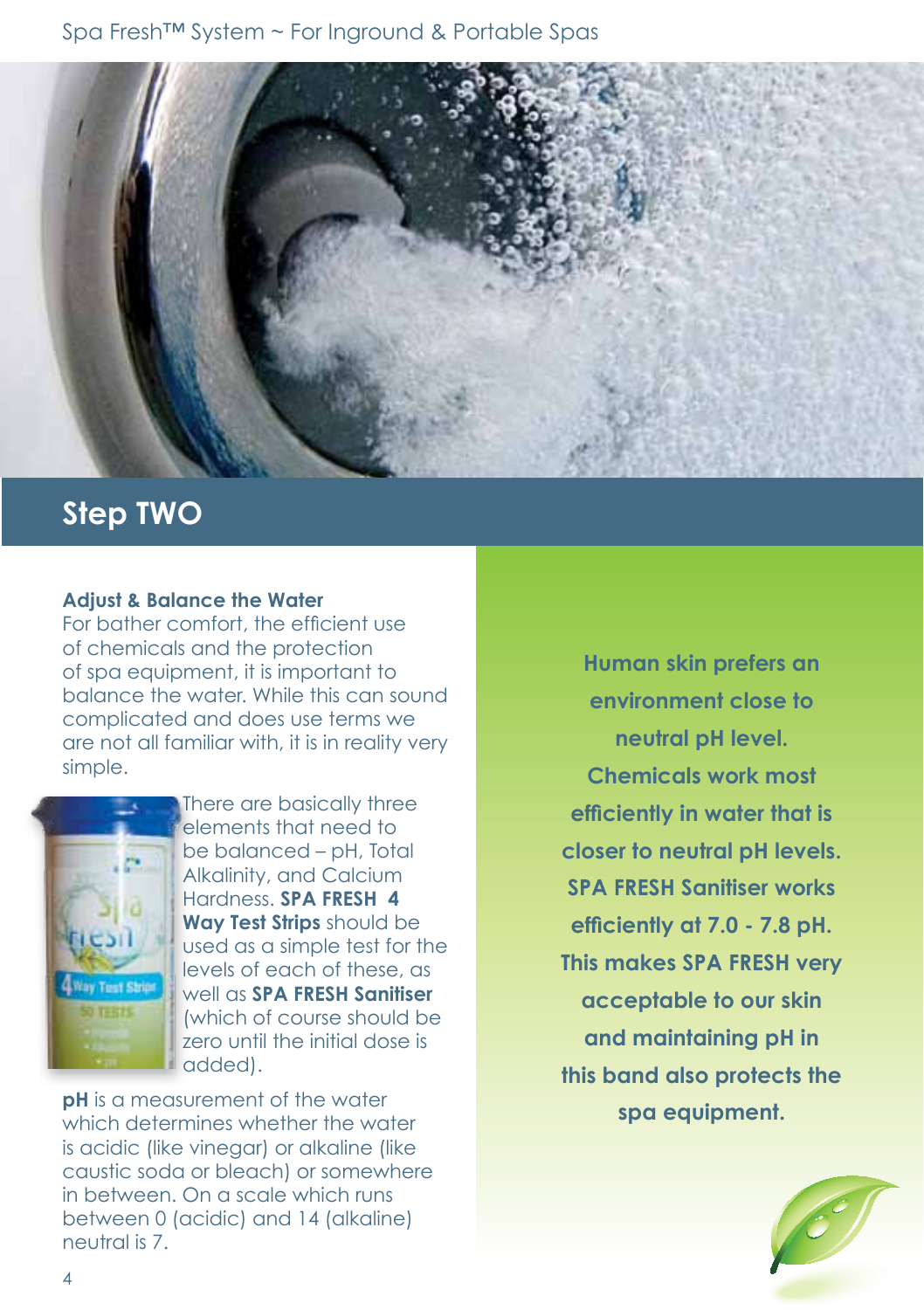

**Total Alkalinity** is measured in 'parts' per million' or ppm. In other words, the total parts of total alkalinity per million parts of water. The recommended level for total alkalinity is between 80ppm – 120ppm. It is acceptable to allow this to get up to 160ppm. When alkalinity is below 80 ppm, the water will probably be cloudy and will often feel a bit slimy. Human skin reduces total alkalinity in the water which is why it is necessary to check regularly.

**Calcium Hardness,** once again measured in ppm, it is important that the calcium levels are neither too low nor too high. High calcium levels produces water that is described as hard. This tends to 'calcify' surfaces. Low calcium levels will cause water to be cloudy and will also potentially damage spa equipment. Ideal levels are 100 – 200 ppm and levels below 50 or above 200 ppm are unacceptable.

Rain water normally has no calcium, whereas bore water is generally high in calcium. It is recommended that calcium level is adjusted up to at least 30 ppm before attempting to adjust pH and Alkalinity, then complete the raising of Calcium Hardness level.

#### **SPA FRESH BRAND WATER ADJUSTERS**

**a) SPA FRESH Spa Cal Up** will increase low water hardness preventing etching, pitting and corrosion of spa pool surfaces and metallic components. It is important to test the hardness level of the spa water. This can be done using your water testing unit or Test Strips.

Note: Level recommended in spas is 100 – 200ppm.

#### **DOSE RATES**

| Spa Size           | Spa Cal Up | <b>PPM Rise</b> |  |  |
|--------------------|------------|-----------------|--|--|
| <b>1,000 litre</b> | 10 grams   | 10ppm           |  |  |

If **SPA FRESH Spa Cal Up** is required, mix into a bucket of water following safety procedures.

Do not add directly to spa water as staining or scaling may occur with some spa surfaces.

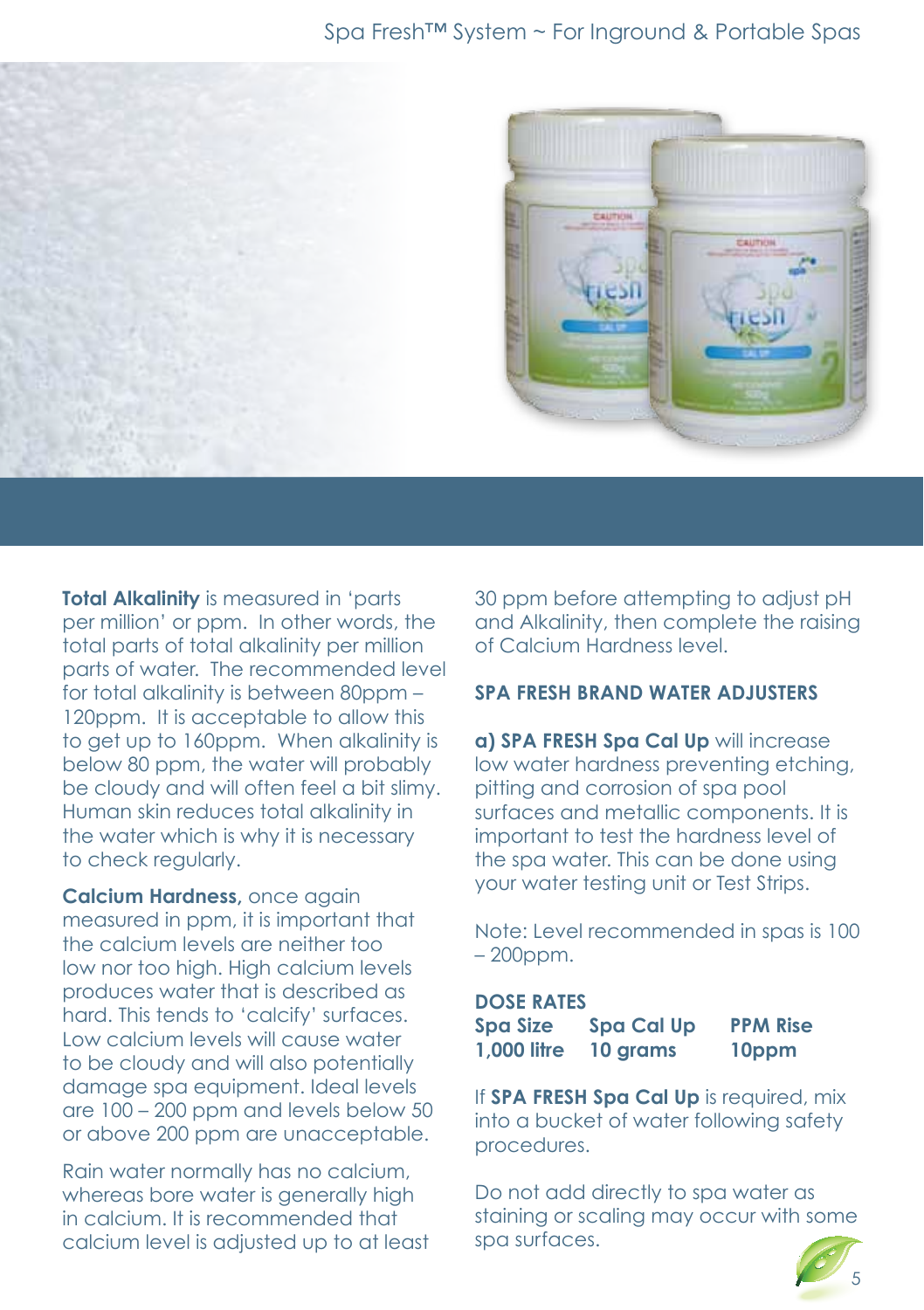

#### **IMPORTANT**

Add **SPA FRESH Spa Cal Up** in one third doses, followed by at least 30 minutes of filtration time between each additional application. (Preferably allow a day between each addition). With the filter running, slowly pour diluted product in to the spa in front of the spa return. This is done to allow even distribution through the spa water. Leave the filter running for at least 30 minutes after application.

Test level after several hours. Correct levels will prolong life of filtration and filtering equipment.

#### **b) SPA FRESH Alkalinity & pH Increaser**

It is important to maintain balance of pH and total alkalinity in your spa. Balanced water protects your equipment and enables bactericides to perform at maximum effectiveness. For best results use **SPA FRESH 4 Way Test Strip** to determine if **SPA FRESH Alkalinity & pH Increaser** is required to raise pH and alkalinity or if **SPA FRESH pH Down** is needed to bring the pH down.

Use both products sparingly to avoid overshooting in either direction. **SPA FRESH Alkalinity & pH Increaser**  has been formulated to protect heat exchangers from the damaging effects of scale and corrosion.

- Test alkalinity & pH by using **SPA FRESH 4 Way Test Strips**
- Maintain alkalinity at 80 120 ppm and pH at 7.2 - 7.6
- Using the label, determine the correct amount of Alkalinity & pH Increaser required. Scoop up container of spa water and add the required dosage of **SPA FRESH Alkalinity & pH Increaser**
- Dissolve SPA FRESH Alkalinity & pH Increaser completely in the bucket & pour back into spa.
- Re-check pH & alkalinity using Test Strips.
- Repeat process if needed to attain correct level.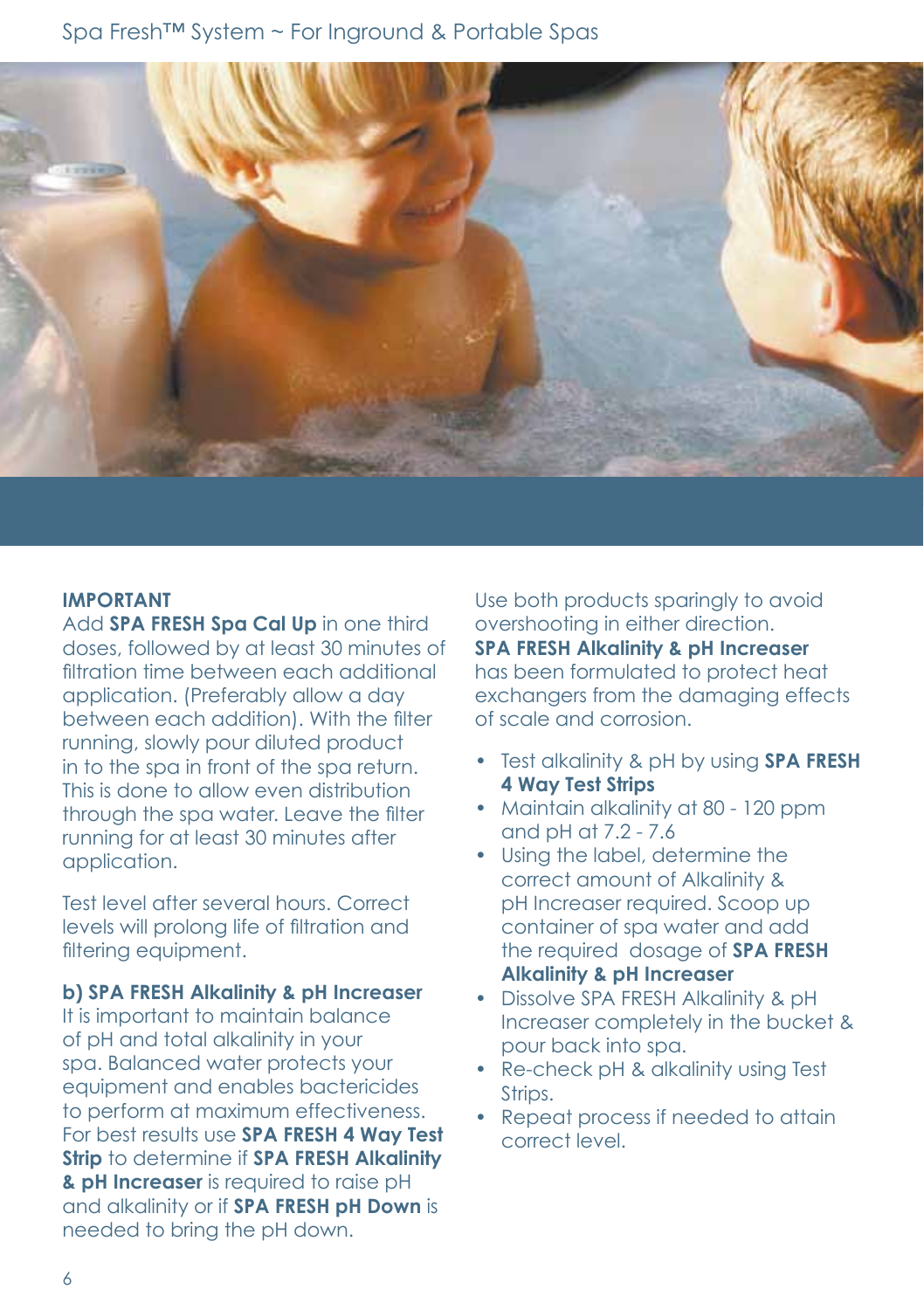

Balanced water improves filter performance. Check pH, alkalinity & calcium hardness levels at least once a week.

**c) SPA FRESH pH Down** is used to lower the pH level of the spa pool water to a desired level. If **SPA FRESH pH Down** is required, mix recommended amount, no more than 50 grams at a time, into a bucket of water, following safety instructions. Do not add directly to spa water as staining may occur.

#### **Never add more than 100 grams/1000 litres in a 24 hour period.**

With filter running, slowly pour diluted product into spa directly in front of spa returns. This is done to allow even distribution through spa water. Leave spa cover off and filter for at least 30 minutes after adding. Test pH level and if necessary repeat above directions.



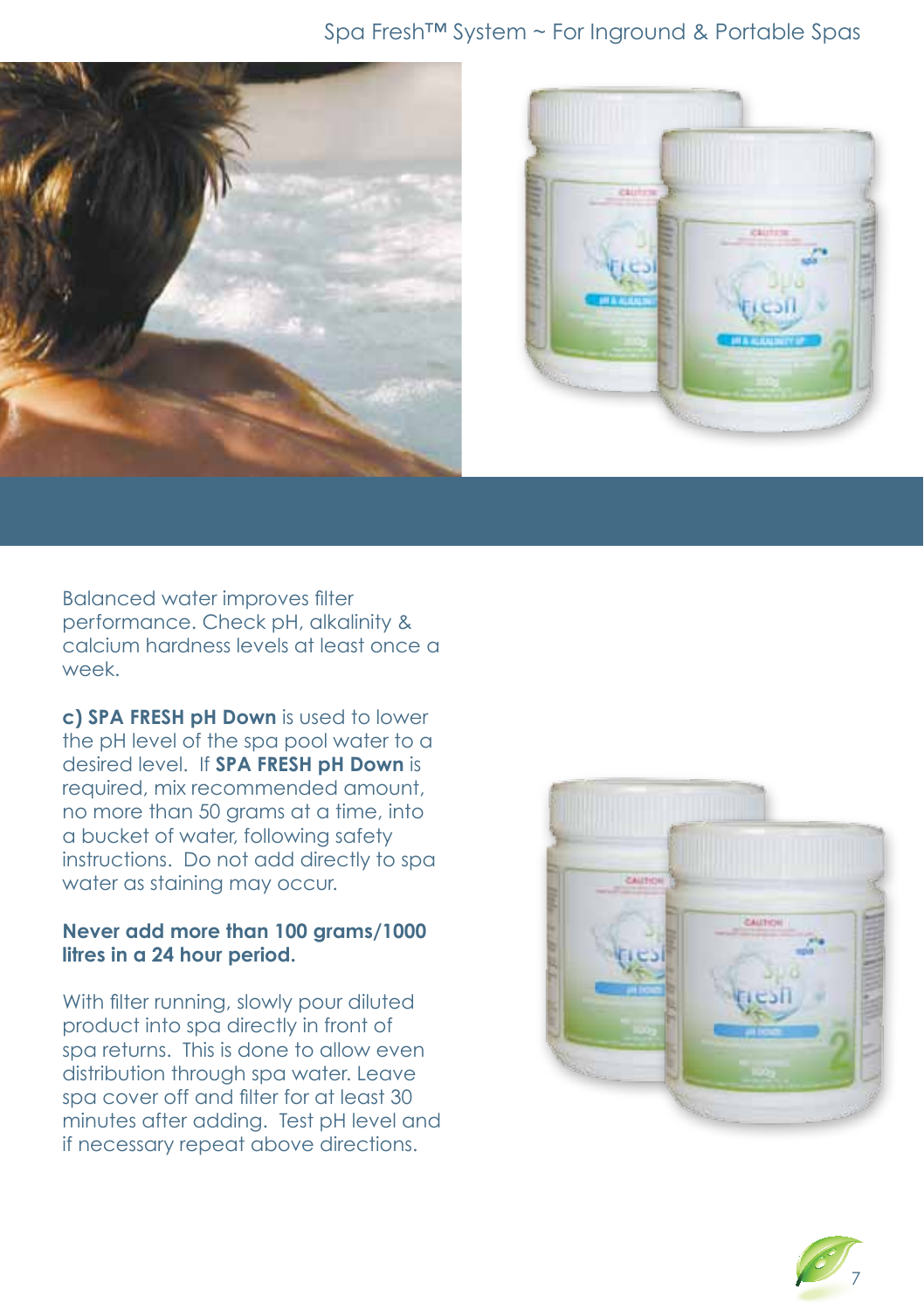

## **Step THREE**

#### **Sanitise the Water**

Clearing the water (Step 1) and balancing the water (Step 2) are both done to prepare the water for the hero event – Sanitising the water to kill the bacteria and make the water safe and healthy.

#### **SPA FRESH™ - Sanitiser - spa conditioner, clarifier, bactericide**

**SPA FRESH Sanitiser** uses hydrogen peroxide to oxidise the bacteria and organic materials in the spa water. It is totally safe and does not leave you smelling of chlorine when you leave the spa. **SPA FRESH Sanitiser** is allergy free and is gentle on the skin compared with other sanitisers. Another benefit is that **SPA FRESH Sanitiser** is environmentally friendly and biodegradable. **SPA FRESH Sanitiser** cleans and conditions the spa in one action. The spa conditioner prevents the build-up of organic slime on the spa walls and seats. Available in 5 or 15 litre packs, **SPA FRESH Sanitiser**  will help keep your spa water clear and

odour free.

Heat spa water to desired temperature (generally between 26 – 36 degrees C.) Add **SPA FRESH Sanitiser** – at the rate of 1 litre per 1000 litre of water. Your spa is now ready for your enjoyment.

Remember to run filter for approximately 4 hours per day and after each use.

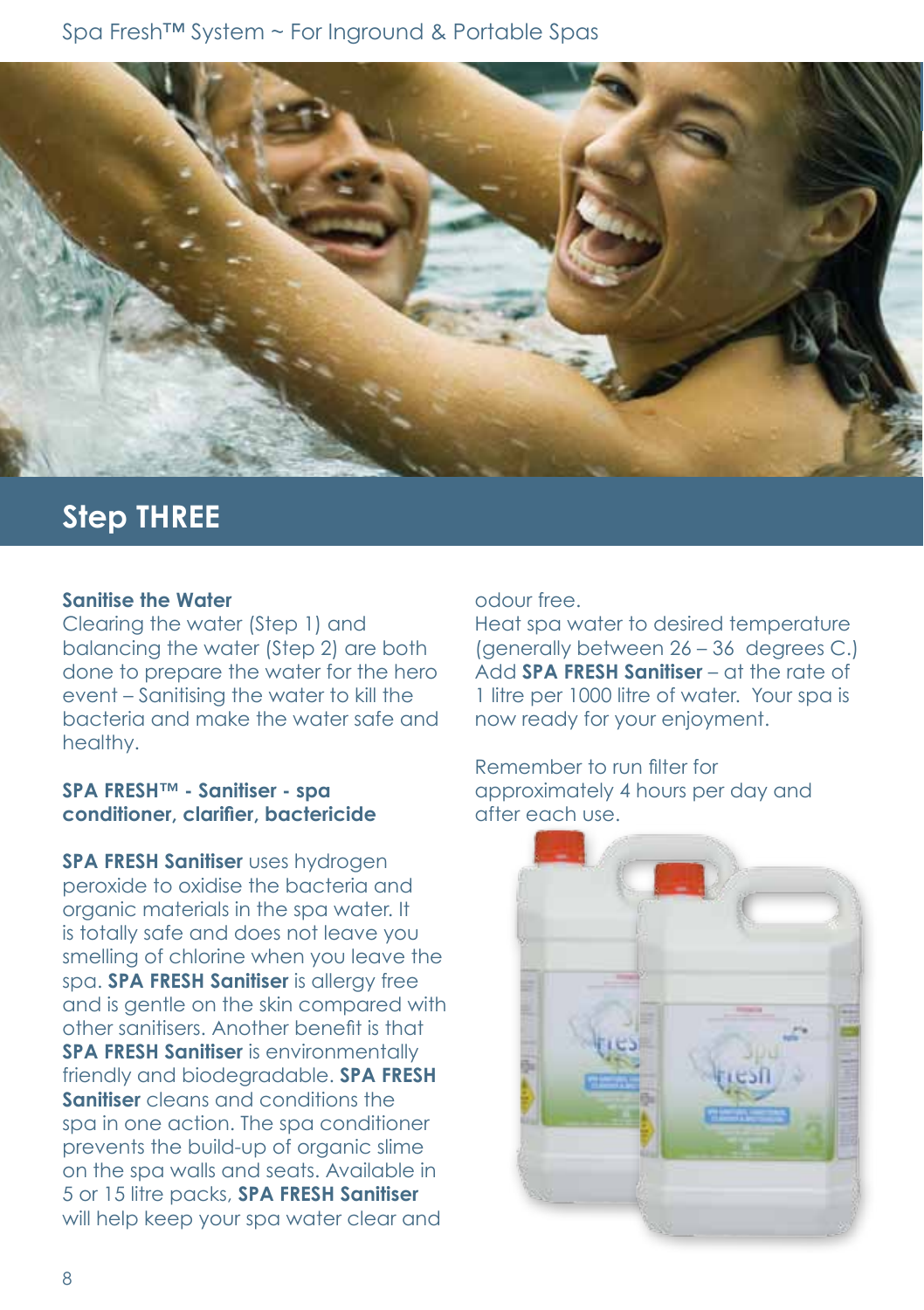## **Spa MAINTENANCE ~ Estimated Weekly Chemical Dose Rate**



# **WEEKLY MAINTENANCE CHART**

| <b>SPA USAGE</b>                                     | STEP <sub>1</sub><br><b>SHOCK</b>                                                                                | STEP <sub>2</sub><br><b>BALANCE</b><br><b>WATER</b>                                                                               | STEP <sub>3</sub><br><b>SANITISE WATER</b>                                                              |                                                               |                                                                                                                                  |                                                         |
|------------------------------------------------------|------------------------------------------------------------------------------------------------------------------|-----------------------------------------------------------------------------------------------------------------------------------|---------------------------------------------------------------------------------------------------------|---------------------------------------------------------------|----------------------------------------------------------------------------------------------------------------------------------|---------------------------------------------------------|
|                                                      | <b>USING SPA FRESH</b><br><b>SHOCK</b>                                                                           | <b>USING SPA FRESH</b><br><b>BALANCING</b><br><b>PRODUCTS</b>                                                                     | <b>SPA FRESH</b><br><b>SANITISER</b><br>(Conditioner,<br><b>Clarifier &amp;</b><br><b>Bactericide</b> ) | <b>IF USING OZONE</b><br>OR NATURE 2 WITH<br><b>SPA FRESH</b> | <b>USING SPA FRESH</b><br><b>PEROXIDE TEST</b><br><b>STRIPS</b>                                                                  |                                                         |
| <b>HIGH USE</b><br>$2 - 4$ PEOPLE<br><b>EVERYDAY</b> | ADD 30g/1000L<br>FILTER FOR 4 hrs<br><b>BEFORE</b><br><b>ADDING OTHER</b><br><b>PRODUCTS</b>                     | <b>CHECK EVERY WEEK</b><br><b>pH LEVEL</b><br>Ideal level pH 7.2 - 7.6<br>If low pH add<br><b>SPA FRESH</b><br>pH & ALKALINITY UP | ADD 750mL/1000L<br>(PER WEEK)                                                                           | ADD 550 - 650mL<br><b>PER 1000L</b><br>(PER WEEK)             | <b>SPA SHOULD BE</b><br><b>MAINTAINTED AT</b><br>100ppm OF SPA<br><b>SANITISER</b><br>DO NOT ALLOW TO<br><b>DROP BELOW 40ppm</b> |                                                         |
| <b>AVERAGE USE</b><br>2-4 PEOPLE<br>2-3 TIMES/WEEK   | <b>EVERY 2 WEEKS</b><br>ADD 30g/1000L<br><b>FILTER FOR 4hrs</b><br><b>BEFORE ADDING</b><br><b>OTHER PRODUCTS</b> | If high pH add<br><b>SPA FRESH</b><br>pH DOWN<br><b>ALKALINITY</b><br><b>Ideal</b> level<br>80-120ppm                             | ADD 500mL/1000L<br>(PER WEEK)<br>(2 MEASURE JUGS)                                                       | ADD 375 - 400mL<br><b>PER 1000L</b><br>(PER WEEK)             | <b>IF TEST IS</b><br><b>SHOWING</b><br><b>PPM</b>                                                                                | <b>ADD</b><br><b>SPA</b><br><b>SANITISER</b><br>mL/100L |
|                                                      |                                                                                                                  | If higher to reduce<br>pH level<br>dump 1/3 of<br>water & refill                                                                  |                                                                                                         |                                                               | 100ppm                                                                                                                           | NIL.<br><b>CHECK</b><br><b>AGAIN</b><br>IN 2 DAYS       |
|                                                      |                                                                                                                  | <b>CALCIUM HARDNESS</b><br><b>Ideal</b> level                                                                                     |                                                                                                         |                                                               | 100ppm                                                                                                                           | 0 <sub>ml</sub>                                         |
|                                                      |                                                                                                                  | 100 - 200ppm                                                                                                                      |                                                                                                         |                                                               | 60ppm                                                                                                                            | 270ml                                                   |
|                                                      |                                                                                                                  | If low add<br><b>SPA FRESH</b><br>CAL UP<br>If high check                                                                         |                                                                                                         |                                                               | 40ppm                                                                                                                            | 400ml                                                   |
|                                                      |                                                                                                                  |                                                                                                                                   |                                                                                                         |                                                               | 20ppm                                                                                                                            | 570ml                                                   |
|                                                      |                                                                                                                  | <b>TDS</b> levels                                                                                                                 |                                                                                                         |                                                               | 10ppm                                                                                                                            | 650ml                                                   |
|                                                      |                                                                                                                  |                                                                                                                                   |                                                                                                         |                                                               | 0ppm                                                                                                                             | 1000ml                                                  |

Leave cover off while Spa Shock is in use. After heavier than normal use - add Spa Shock, filter for 4hrs, check **balance of water and when O.K. recharge Spa Fresh Spa Sanitiser level. Clean filter cartridges regulary with Spa Fresh Filter Cleaner only. NEVER clean filters using products containing chlorine. If algae are present, treat water with Algercide as directed.**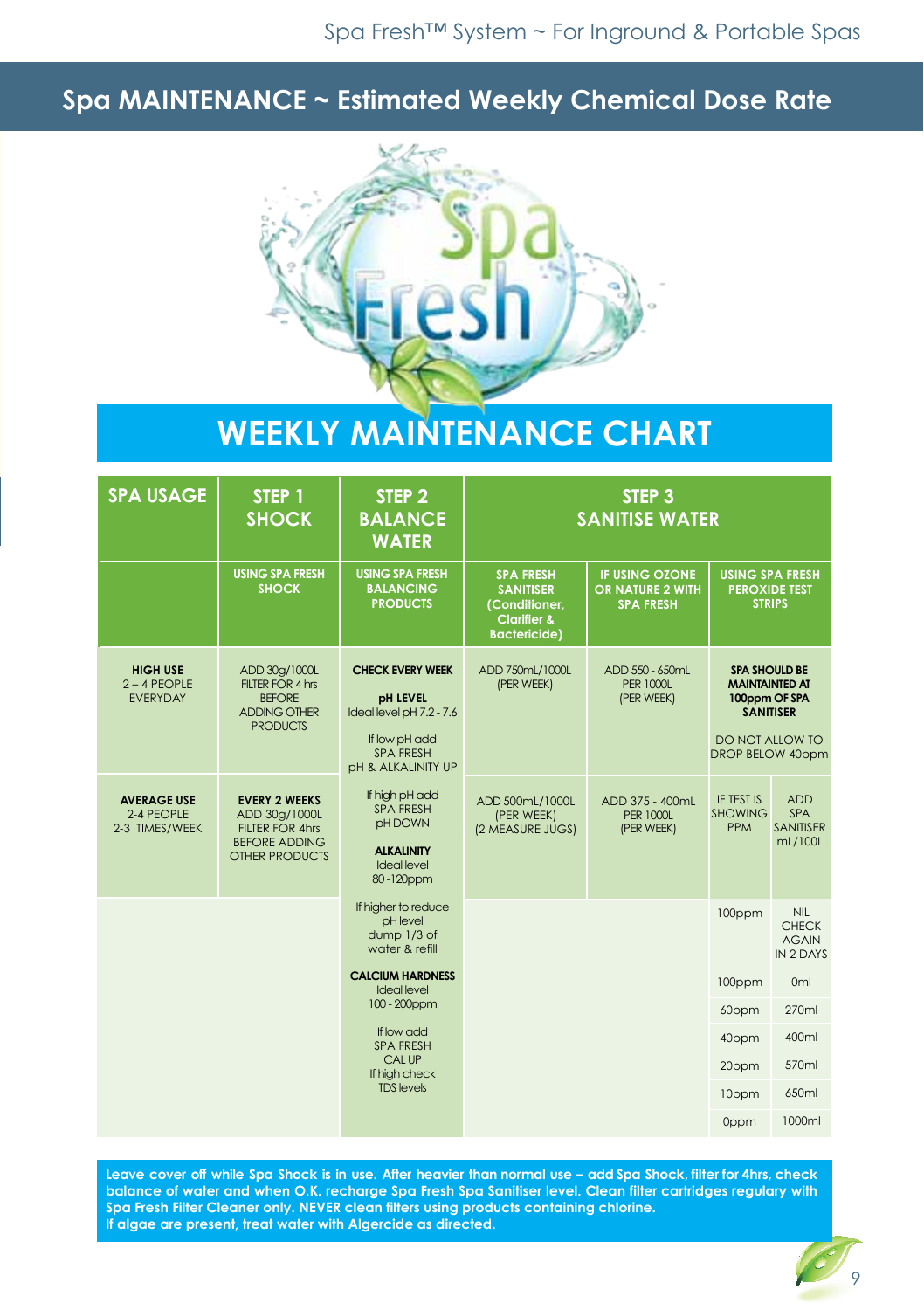

#### **REGULAR MAINTENANCE**

The **SPA FRESH Test Strip** is simple to use and indicates if there is a sufficient amount of **SPA FRESH Sanitiser** in your spa Water. The **SPA FRESH Test Strip** will let you know if you need to add more **SPA FRESH Sanitiser**. Simply remove the strip from the vial, swirl in the spa water in a circular motion for 3 turns then line up with the scale on the side of the vial to read the level of hydrogen peroxide present in the water. Ideal level is 100 ppm or above. NEVER allow the level to drop below 40 ppm. See the maintenance chart for addition rates to replenish the sanitizer to correct levels

#### **SPA FRESH Filter Scrub**

Some body fats cannot be removed from your filter cartridge simply by hosing it down. Just as cold water alone doesn't remove fat and grease from a frying pan, cold water will not remove all the fats in the filter. **SPA FRESH Filter Scrub** cleans and degreases your filter cartridges by oxidising -

burning up the fats – without harming the filter cartridge. Regular use of **SPA FRESH Filter Scrub** (every 1-2 weeks) will prevent cloudy, smelly spa water and prolong the life of the filter cartridge.

#### **SPA FRESH Liquid Clarifier**

Very occasionally, when a lot of bathers have been using the spa and perhaps debris has been carried into the spa, it may be necessary to Clarify the water to assist in clearing and restoring its natural sparkle. Should this

be necessary, use one capful of **SPA FRESH Liquid Clarifier** per1000litres of spa water, circulate for 1 hour and then filter for 2 hours.